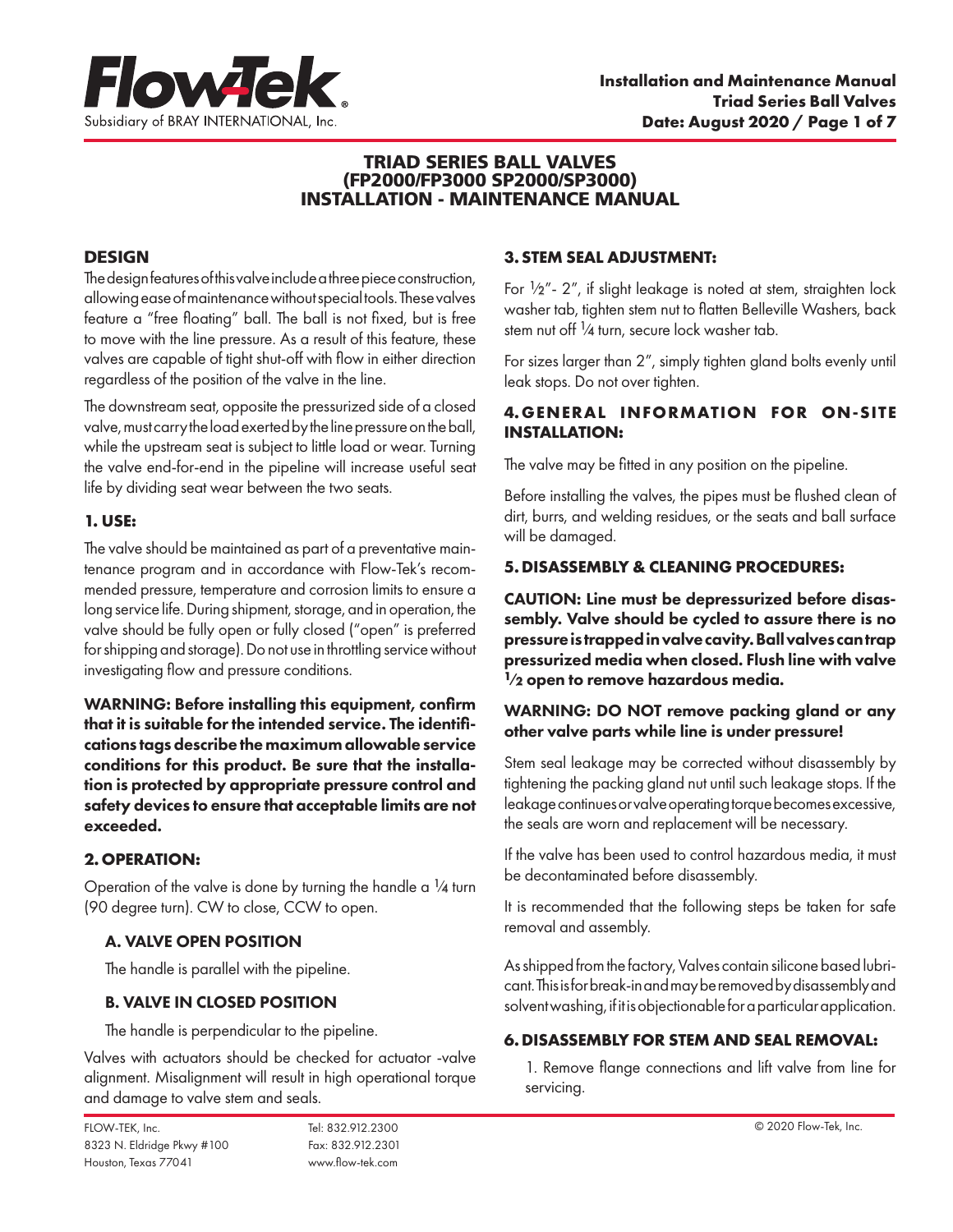

NOTE: Care should be taken to avoid scratching or damaging mating faces. The valve should be adequately supported and in the open position before beginning.

2. Loosen handle set screw and remove handle and stop plate. Next, remove gland nuts, gland flange and gland.

3. Remove body end cap screws, using proper wrench size. Lift off body end. One seat should come out with body end.

4. Repeat the removal procedure for the other flange end. Take out other seat.

5. To remove the ball, rotate the stem so ball is fully closed. Lift the ball from body, using a strap and lift device if necessary. NOTE: Extreme caution should be taken to avoid damage to the ball.

6. The stem must be removed from inside the body - a tap on the top of the stem should loosen it. The thrust washer should come out with the stem. Then remove the stem packing.

# **7. VISUAL INSPECTION:**

Clean and inspect metal parts. It is not necessary to replace the ball and stem unless the seating surfaces have been damaged by abrasion or corrosion. Replacement of all soft parts is strongly recommend whenever the valve is disassembled for reconditioning. This is the surest protection against subsequent leakage after valve assembly. The replacement parts can he ordered in kit form.

NOTE: The valve may be assembled and operated dry where no lubricants are allowed in the system; however, a light lubrication of mating parts will aid in assembly and reduce initial operating torque. Lubricant used must be compatible with the intended line fluid.

### **ASSEMBLY:**

½"-2" VALVE ASSEMBLY PROCEDURES:

Hold the body in a vise firmly enough so it will not move but do not crush it.

Put washer protector (11B) and thrust washer (12) on valve stem (5) and slide the stem into the stem hole in valve body (1);

Slide the stem packing components (14) onto the stem until it is sealed against the bottom of the stem hole;

Put packing protector (11A). then packing gland sleeve (15) onto the stem, and top of the stem packing;

Turn the stem until the stem flat is parallel to the port centerline (so that the ball can fit onto the stem):

lnstall one seat (4) and two body seals inside an end cap (2), make sure the spherical curvature side of the seat will face the ball;

Install the end cap (2) with cap screws (9) and tighten screws to the values indicated in Table 1.

Rotate the stem to the closed position and install the ball (3) inside the valve body. The stem flats will fit into the slot on top of the ball;

Turn the stem so that the ball is in the open position (the ball will not fall out of the valve);

lnstall the second seat (4) and two body seals inside the remaining end cap (2), make sure the spherical curvature side of the seat will face the ball;

Install the end cap (2) with cap screws (9) and tighten screws to the values indicated in Table 1.

Put Belleville washer (13) together in series mode (bottom Belleville washer curve facing up, the top Belleville washer curve facing down). and then place them onto the stem, on top of the packing gland sleeve;

Put tab washer (19) on top of the Belleville washer and tighten the stem gland nut (26) onto the stem to the required stem gland nut torque value as specified in the chart. (Note: The use of a bore alignment tool, about 1.0 mm 10.04 inch) less than the internal diameter of the end cap and ball, inserted through the end cap and ball will prevent the ball from turning as the stem gland nut is lightened on the stem.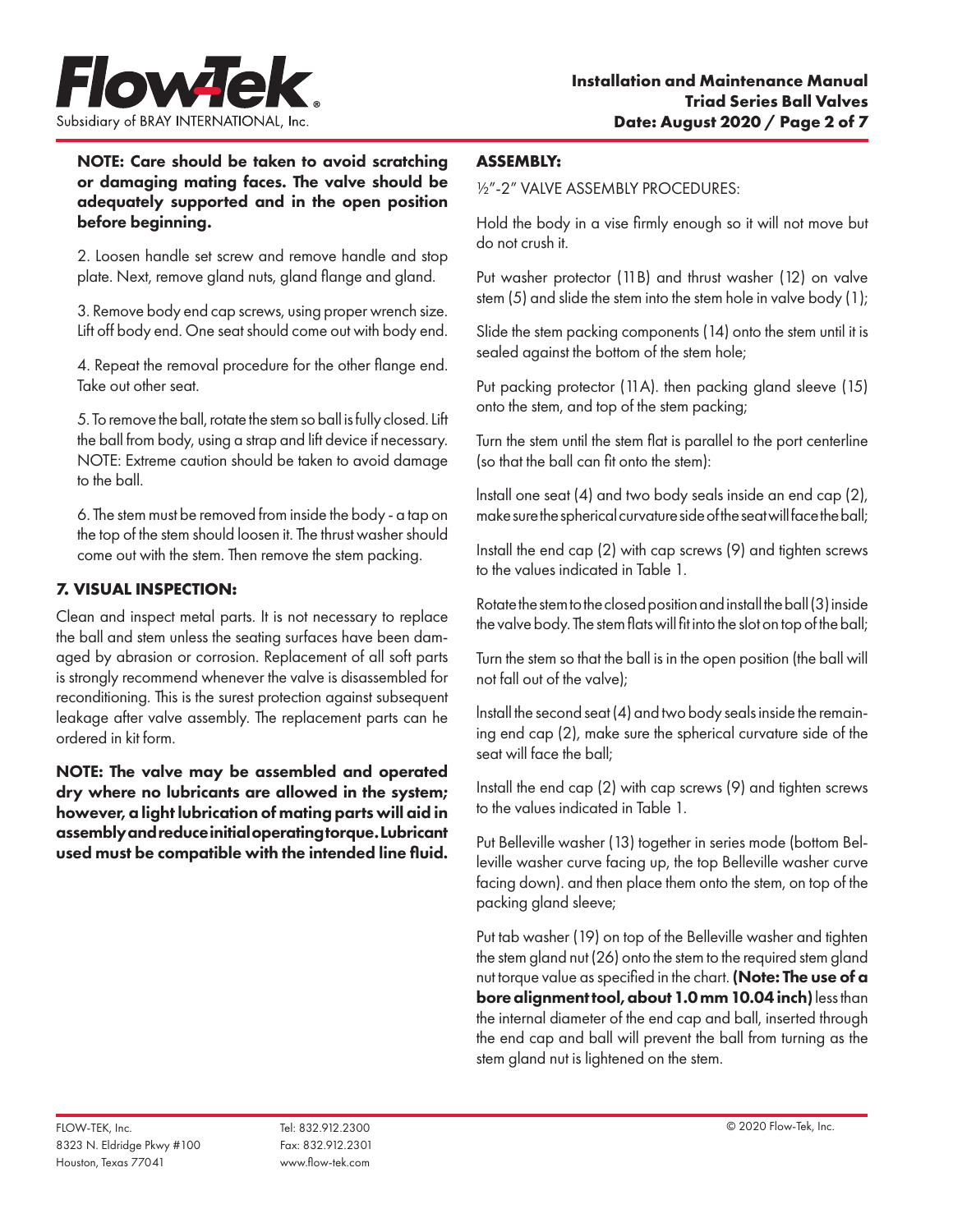

Material for the bore alignment tool should be made from a material softer than 300 Series S.S. so that it will not inadvertently scratch the valve end cap or ball. Suggested materials: aluminum T6061. Acetal or other suitable hard polymer/plastic material.)

Secure the tab washer with one ear bending up; Place the handle (25) onto the stem, on top of the stem gland nut (26A);

Secure the handle (25) with the stem lock nut (26).

# **3"-4" VALVE ASSEMBLY PROCEDURES:**

Put washer protector (11B), thrust washer (12) and stem bearing (13) on valve stem (5) and slide the stem Into the stem hole on valve body (1):

Slide the stem packing (14) onto the stem until it is seated against the upper bottom of the stem hole;

Put packing protector (IlA), then packing gland sleeve (15) onto the stem, on top of the stem packing;

Install packing gland (16) on top of the packing gland sleeve, lightly tighten to secure packing gland with packing gland bolt (17).

Install stop housing (20), secure stop housing with housing bolts (21) hand tight. Install travel stop (22) and snap ring (30):

lnstall one seat (4 ) and two body seals inside an end cap (2), make sure the spherical curvature side of the seat will face the ball;

Install the end cap (2) with cap screws (9) and tighten screws to the values indicated in Table 1.

Turn the stem to the closed position (wrench flats on stem perpendicular to pipeline);

Table 1

Install the ball (3) inside the valve body. The stem flats will fit into the slot on top of the ball;

Turn the stem so that the ball is in the open position (the ball will not fall out of the valve);

Install the second seat (4) and two body seals inside the remaining end cap (2), make sure the spherical curvature side of the seat will face the ball;

Install the end cap (2) with cap screws (9) and tighten screws to the values indicated in Table 1.

Cycle the valve slowly several times. By cycling slowly, the seats will conform to the ball. A fast turning motion initially may damage the seats before they have a chance to form the proper seal:

Tighten the packing gland bolts (17) gradually until there is no leakage through the packing. Over-tightening can result in excess torque and accelerated wear.

Install handle (25) on to the valve stem and secure the handle with handle bolt (27).

| Tightening torques for end cap screws |       |     |                |                                        |     |                    |                    |     |
|---------------------------------------|-------|-----|----------------|----------------------------------------|-----|--------------------|--------------------|-----|
| <b>Valve Size</b>                     | 1/a'' | 3/4 | $\blacksquare$ | $1 - \frac{1}{a''}$ 1- $\frac{1}{2''}$ |     | $2^{\prime\prime}$ | $2^{\prime\prime}$ | Д"  |
| <b>Bolt Torque (Ib-in)</b>            | 140   | 210 |                | 550                                    | 550 |                    |                    | 996 |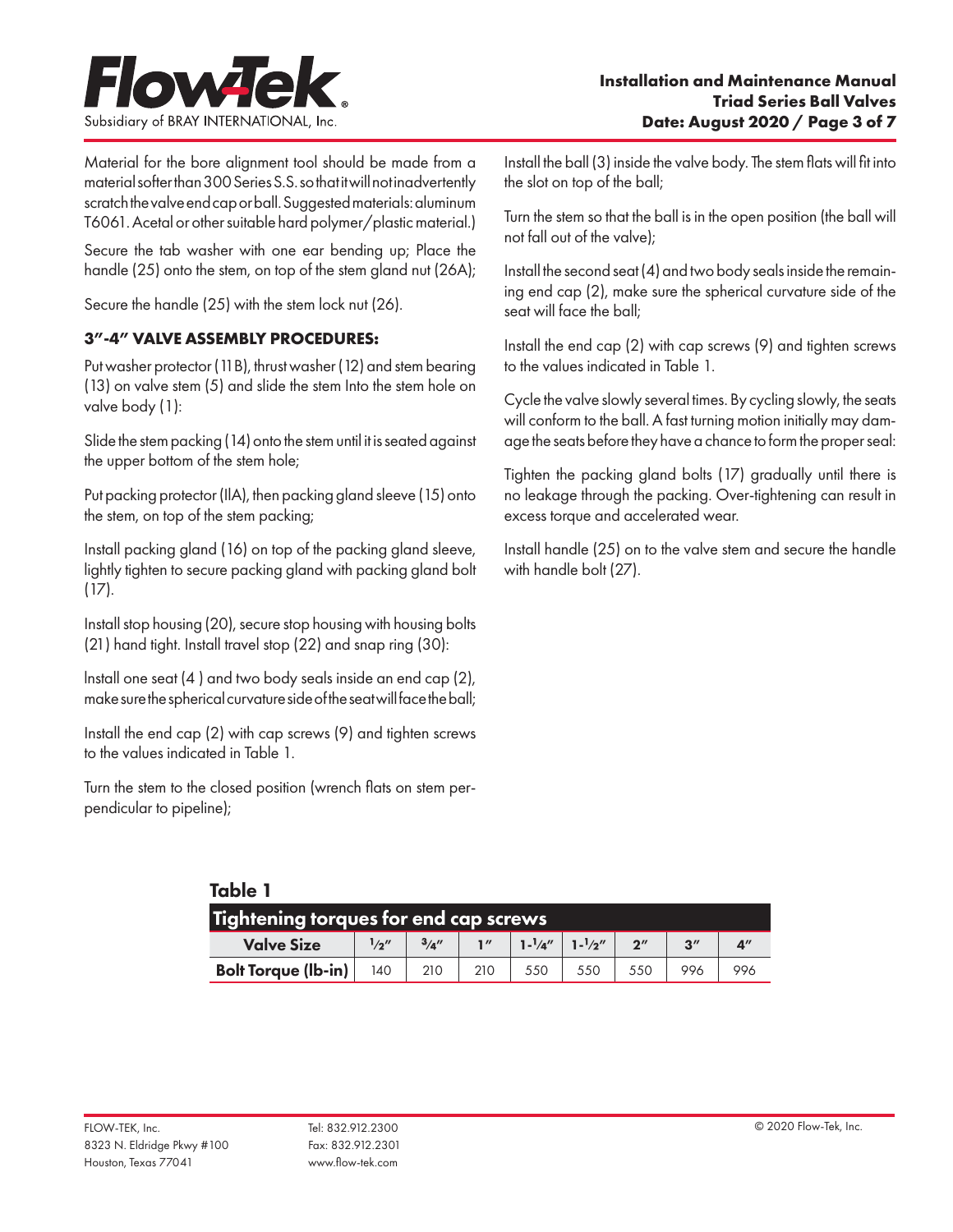

| <b>Item</b>    | <b>Name</b>                     |                                                                 |                                  |
|----------------|---------------------------------|-----------------------------------------------------------------|----------------------------------|
| 1              | Body                            |                                                                 |                                  |
| $\overline{2}$ | End Cap <sup>•</sup>            |                                                                 |                                  |
| 3              | $B$ all                         |                                                                 |                                  |
| $\overline{4}$ | Seat                            |                                                                 |                                  |
| $\sqrt{5}$     | Stem                            | <b>Valve Sizes:</b><br>$\frac{1}{4}$ " through $2\frac{1}{2}$ " |                                  |
| 6A             | <b>Body Seal</b>                |                                                                 |                                  |
| 6B             | <b>Body Seal</b>                |                                                                 |                                  |
| $\varphi$      | Body Bolt*                      |                                                                 |                                  |
| 10             | Anti-Static Device              |                                                                 | 28                               |
| 11A            | Packing Protector               | $\circledcirc$<br>26<br>$\mathcal{O}$                           |                                  |
| 11B            | Thrust Washer Protector         |                                                                 |                                  |
| 12             | Thrust Washer                   | 25                                                              | 29                               |
| 14             | Stem Packing                    | 26                                                              |                                  |
| 15             | <b>Packing Gland Sleeve</b>     |                                                                 |                                  |
| 18             | <b>Belleville Washer</b>        | 19<br>24                                                        |                                  |
| 19             | Tab Lock Washer                 | 23<br>18                                                        |                                  |
| 23             | <b>Travel Stop Set Sleeve</b>   |                                                                 |                                  |
| 24             | <b>Travel Stop Bolt</b>         | 15                                                              |                                  |
| 25             | Handle                          | 11A                                                             |                                  |
| 26             | Lock Nut                        | 12                                                              |                                  |
| 28             | Handle Sleeve                   | 11B<br>14                                                       | ODDI                             |
| 29             | Locking Device                  |                                                                 | 9                                |
|                | * Items contained in repair kit | 5                                                               | $\overline{2}$                   |
|                |                                 | m                                                               | 6B                               |
|                |                                 | $10\,$<br>శే                                                    | $-6A$                            |
|                |                                 |                                                                 | 4                                |
|                |                                 |                                                                 |                                  |
|                |                                 |                                                                 |                                  |
|                |                                 |                                                                 |                                  |
|                |                                 | ∍<br>$\mathcal{L}$                                              |                                  |
|                |                                 |                                                                 | Flow-Tek offers the seat, body   |
|                |                                 | $\odot$                                                         | seals, thrust washer and stem    |
|                |                                 | $68 \times 64$                                                  | packing as recommended spare     |
|                |                                 |                                                                 | parts. These parts are available |
|                |                                 |                                                                 | as a packaged repair kit.        |
|                |                                 | 2                                                               |                                  |

9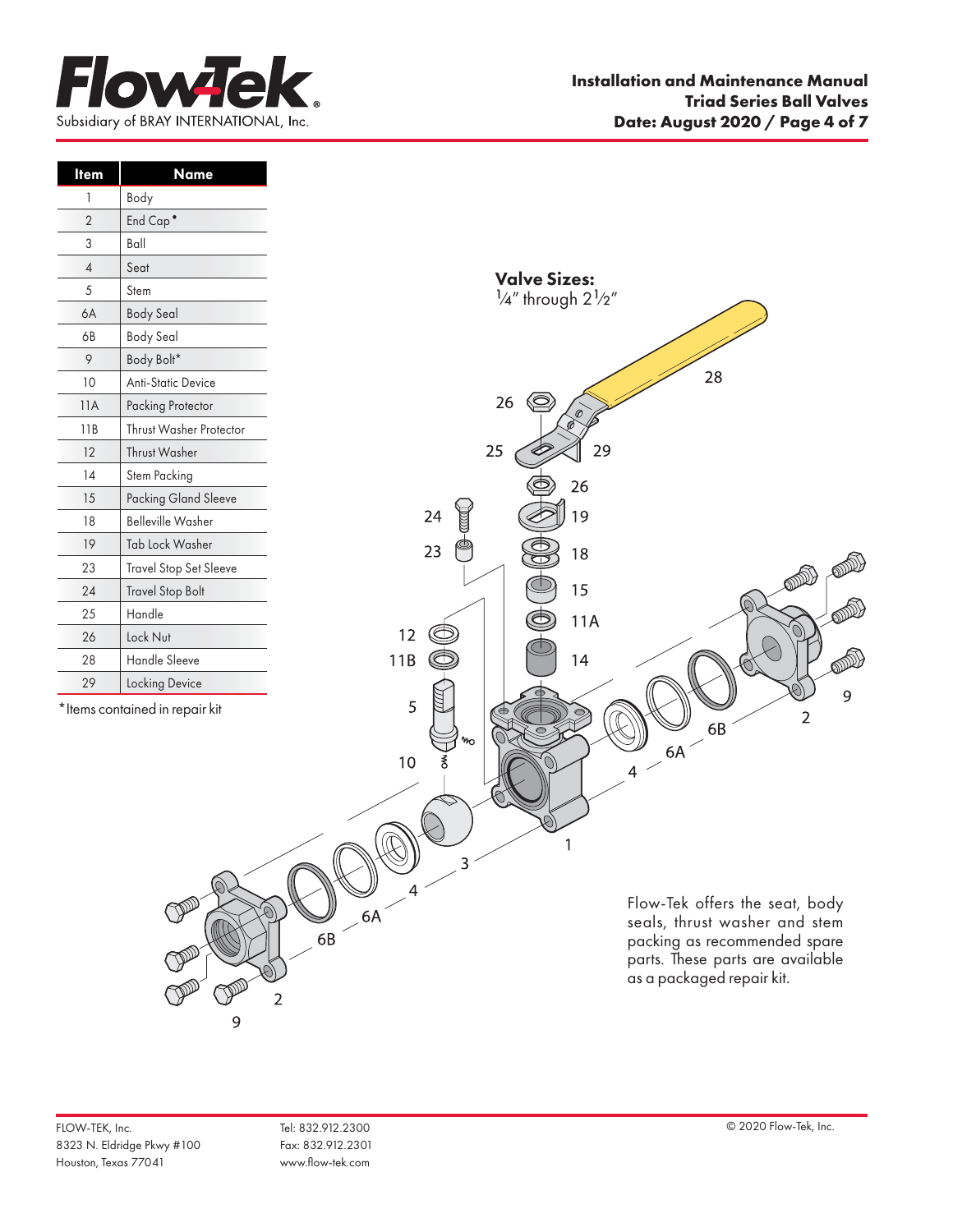

| <b>Item</b>               | Name                            |
|---------------------------|---------------------------------|
| 1                         | Body                            |
| $\sqrt{2}$                | End Cap                         |
| $\ensuremath{\mathsf{3}}$ | $B$ all                         |
| $\overline{4}$            | Seat                            |
| $\sqrt{5}$                | Stem                            |
| 6A                        | <b>Body Seal</b>                |
| 6B                        | <b>Body Seal</b>                |
| $\boldsymbol{7}$          | Seat Support                    |
| 9                         | Body Bolt*                      |
| $10$                      | Anti-Static Device              |
| 11A                       | Packing Protector               |
| 11B                       | Thrust Washer Protector         |
| 12                        | Thrust Washer                   |
| 13                        | Stem Bearing                    |
| 14                        | Stem Packing                    |
| 15                        | Packing Gland                   |
| 16                        | Packing Follower                |
| $17\,$                    | Gland Bolt                      |
| 20                        | Stop Housing                    |
| 21                        | Housing Bolt                    |
| 22                        | <b>Travel Stop</b>              |
| 25A                       | Handle                          |
| 25B                       | Handle Junction                 |
| $27\,$                    | Handle Bolt                     |
| 30                        | Snap Ring                       |
|                           | * Items contained in repair kit |
|                           |                                 |
|                           |                                 |
|                           |                                 |
|                           |                                 |
|                           | 6A                              |
|                           | 6B                              |
|                           |                                 |
| 9                         |                                 |
|                           |                                 |
|                           |                                 |
|                           |                                 |
|                           |                                 |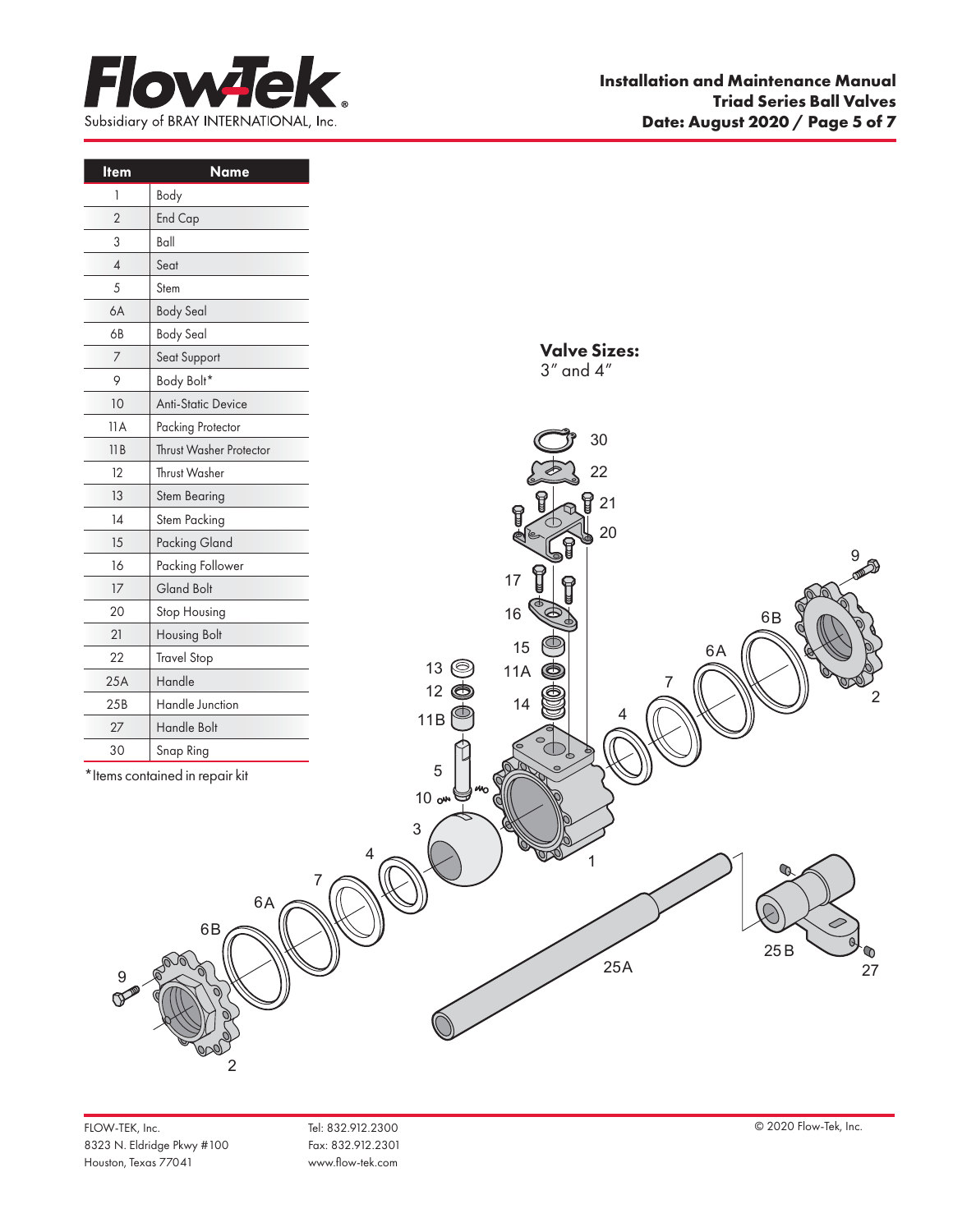

# **9.INSTALLATION OF THREADED VALVES**

Valve can be screwed on without the use of union or with the end caps removed from the body.

The use of a thread sealant is recommended;

Apply wrench only on the valve end being tightened. Do not tighten by applying torque to the opposite end cap or other valve component. Tightening by using the valve body, handle or the opposite end cap can seriously damage the valve; Use a wrench on both the second end cap and pipe to avoid applying torque to the body through the bolting.

In some applications, screwed valves may be back-welded. Disassemble as per instructions for weld end valves.

Confirm that the end cap bolt holes are aligned with the body screw holes on both ends and that the end caps are parallel and correctly spaced to fit the valve body before re-assembly or back welding.

Do not use the body screws to pull the pipe ends together or into alignment.

### **10. INSTALLATION OF EXTENDED WELD END VALVE**

### Insure that appropriate weld procedures are implemented that are compatible with the materials used.

Butt weld valves with 3 inch or longer extended weld ends do not require disassembly for installation welding.

Simply ensure that ball is in the full open position, and perform normal welding procedures, using care that the valve body does not reach a temperature above 200°F.

#### **11. INSTALLATION OF WELD-END VALVES (FPI-SP2000, FPISP3000 Series)**

### Insure that appropriate weld procedures are implemented that are compatible with the materials used.

Tack weld the valve to the pipe at four points on both end caps.

With the valve in open position, (the valve is in the open position when the handle is parallel to the axis of the valve and pipe), loosen all body bolts, take the body out.

Turn the handle in the half open position to assist in the removal of the seats and body gaskets.

Turn handle in closed position and remove ball.

Place all removed parts in a clean and secure place.

Replace the body and all bolts and tighten them slightly. This operation is very important, so that the body and end caps remain perfectly parallel, thus preventing any leakage at the body joint after welding.

Finish welding both end caps onto the pipe.

When cool, clean end caps, turn valve to closed position and replace ball. Turn valve in open position and replace seats and body gaskets.

Place body between the two end connections; then replace all bolts and tighten firmly

(See table 1. Tightening torques for end cap screws).